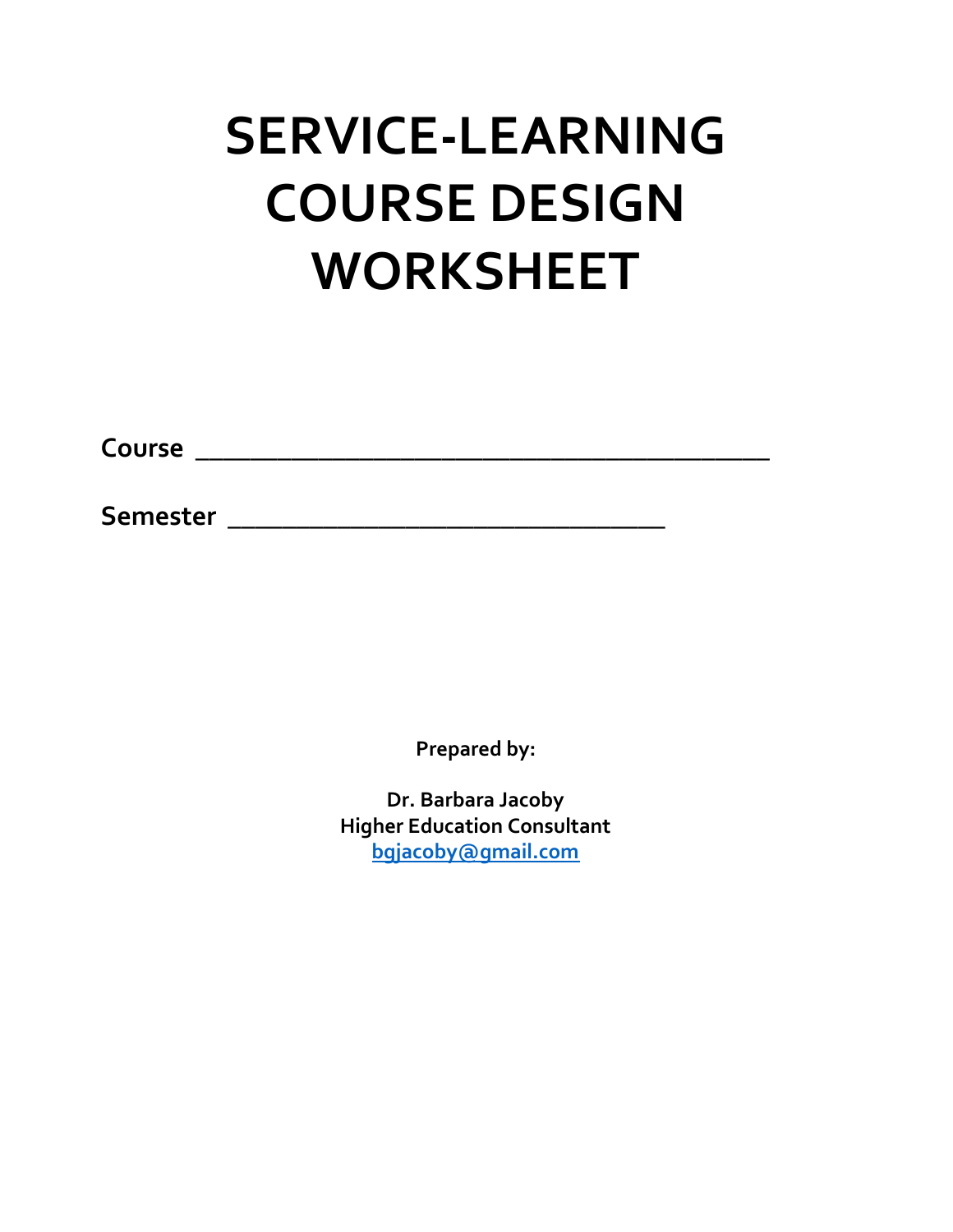# **STEP ONE: CONSIDER HOW SERVICE-LEARNING WILL HELP YOUR STUDENTS ACHIEVE YOUR DESIRED LEARNING OUTCOMES.**

**1. What are your desired learning outcomes for the course you are planning? Or, if you are revising a current course design, what are the learning outcomes now and what would you like them to be?**

**2. What pedagogies align with the desired learning outcomes (e.g., research papers, lecture, demonstration, problem-based learning, class discussions, service-learning)?**

**3. What desired learning outcomes are best achieved through service-learning? Why?**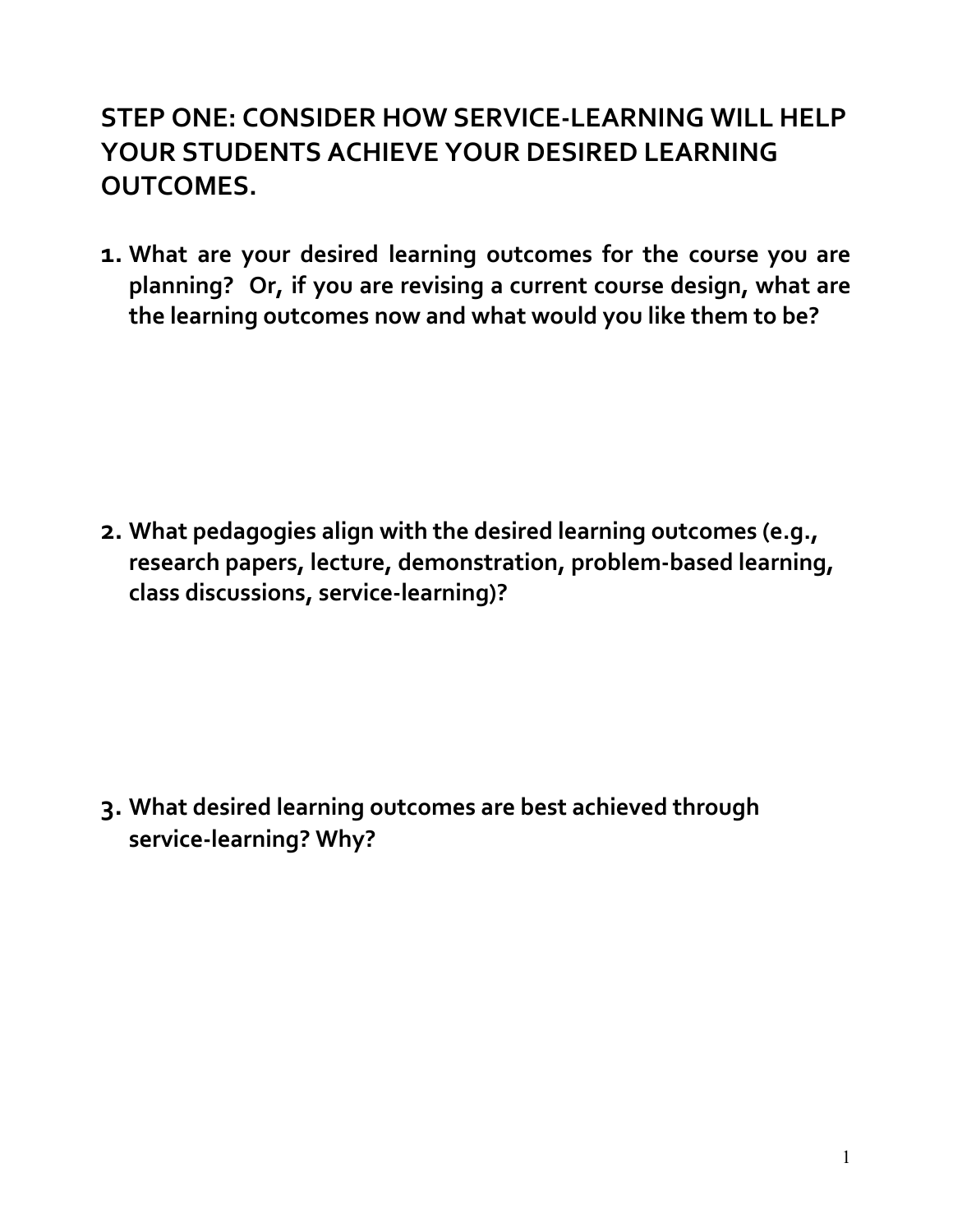# **STEP TWO: DETERMINE HOW THE COMBINATION OF SERVICE AND ACADEMIC CONTENT WILL ENABLE STUDENTS TO ACHIEVE THE LEARNING OUTCOMES.**

## **Service**

- **1. What types of service are appropriate for the course?**
	- **● Nature of service activities?**
	- **● Service locations?**
	- **● Client populations?**
	- **● Other factors?**

**2. How much service will the students do? How frequently? What duration?**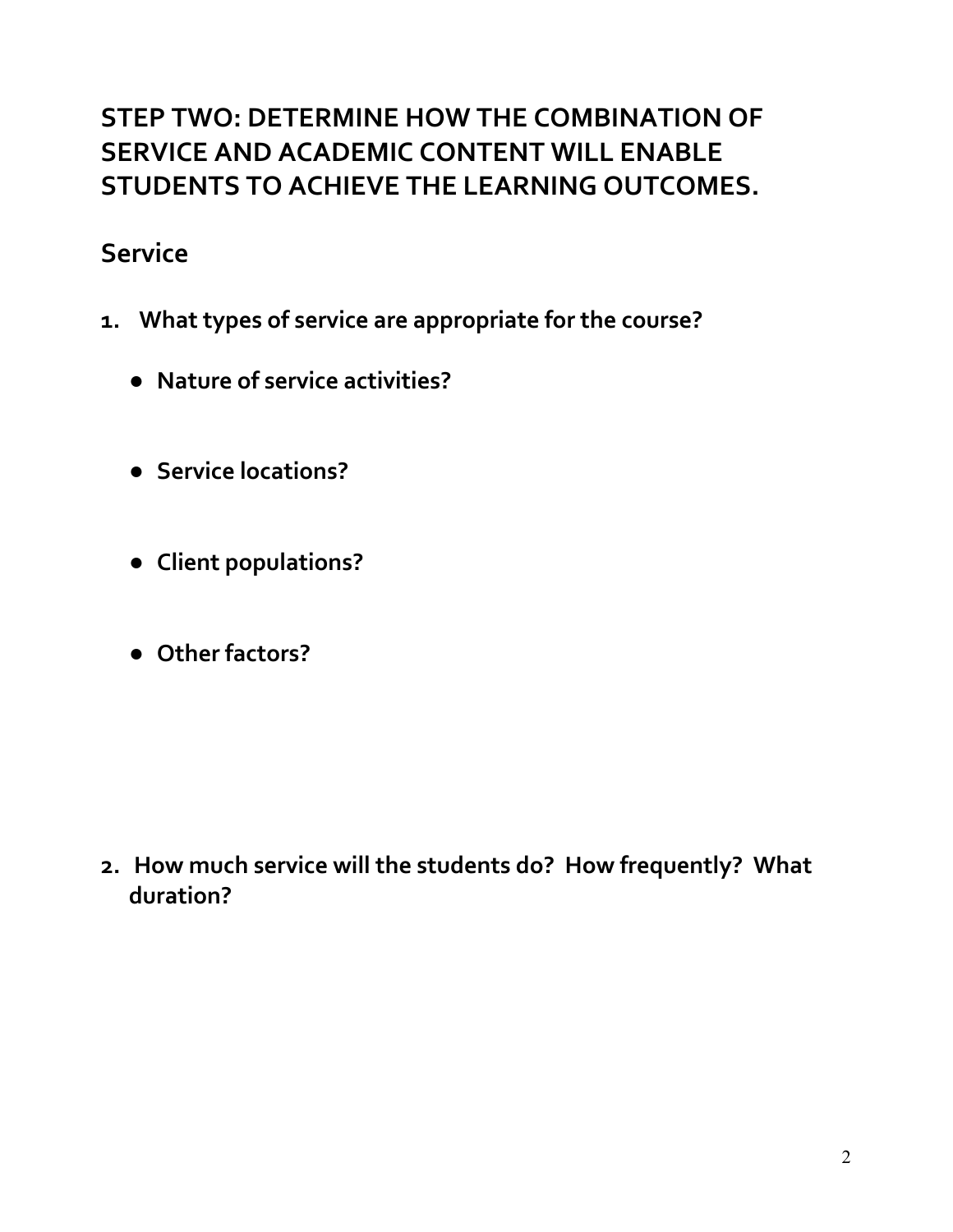# **Course materials and classroom activities**

- **1. What readings and other materials will complement the service?**
	- **● Introduction to service-learning**
	- **● Community context**
	- **● Needs to be addressed**
	- **● Historical and theoretical perspectives**
	- **● Underlying social issues**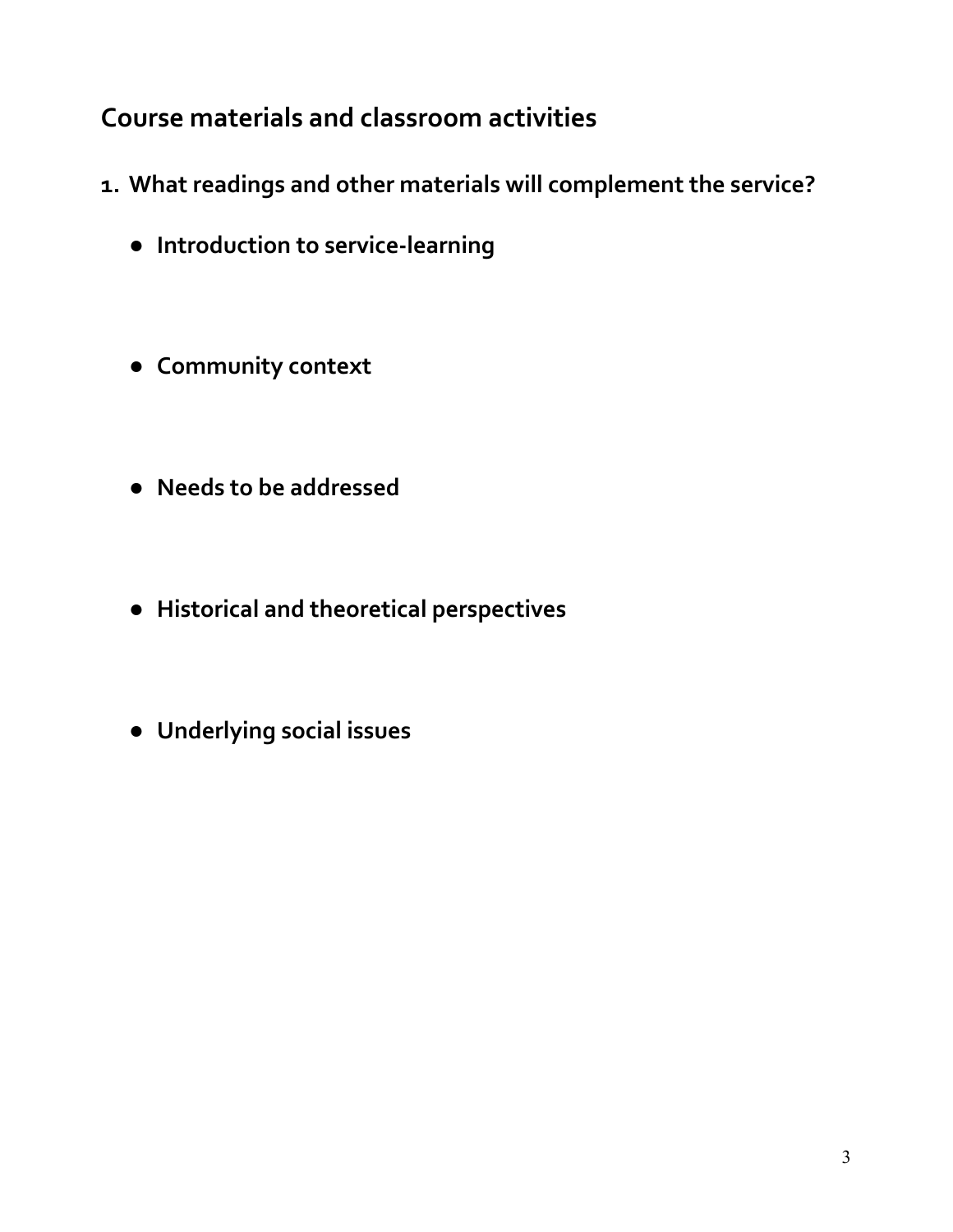- **2. What reflection activities will occur:**
	- **● Before the service?**

**● During the service?**

**● After the service?**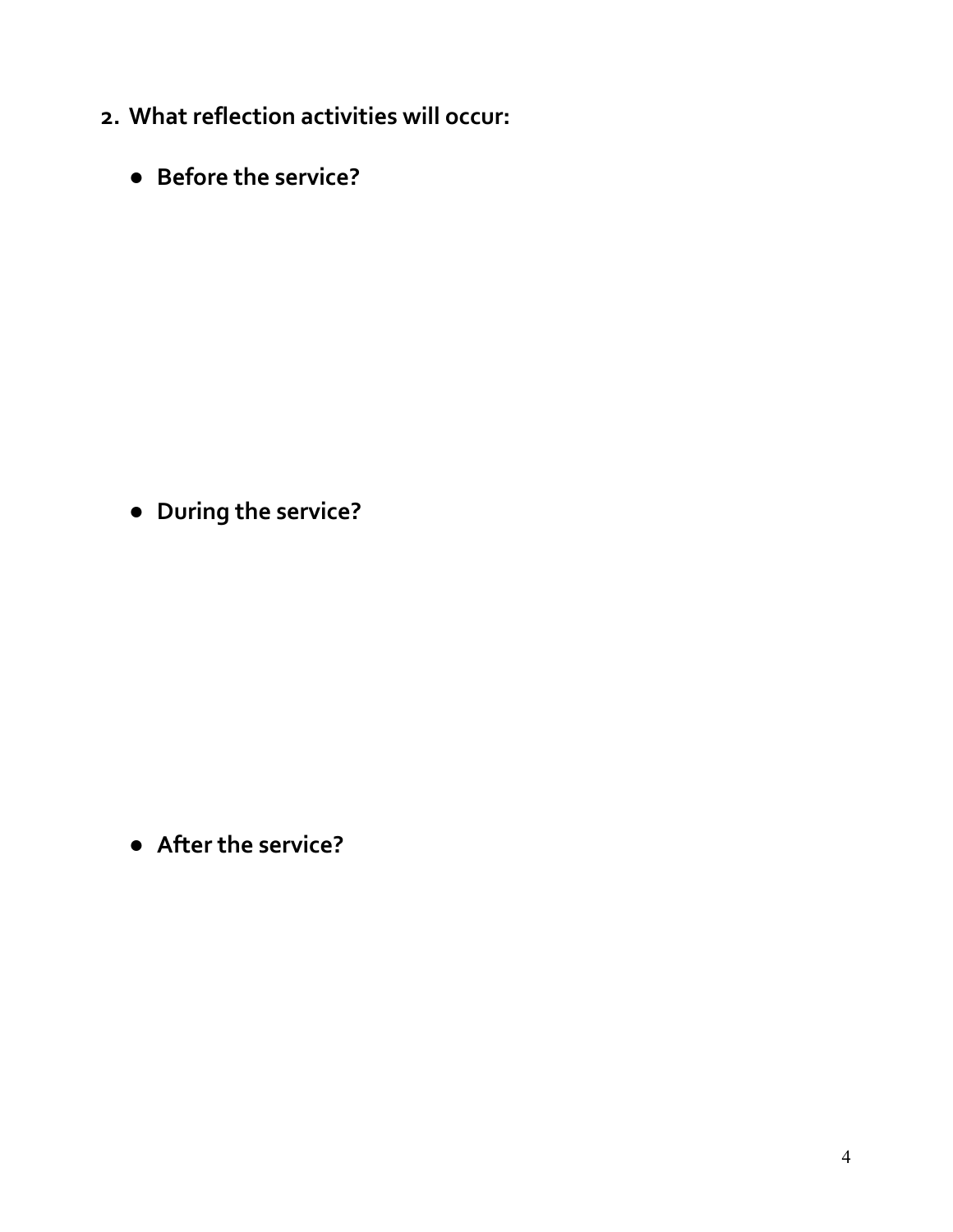- **3. How will you use class time?**
	- **● Lectures**
	- **● Guest speakers**
	- **● Small group activities**
	- **● Discussion**
- **4. What assignments will be required?**
	- **● Weekly**
	- **● Mid-term**
	- **● Final**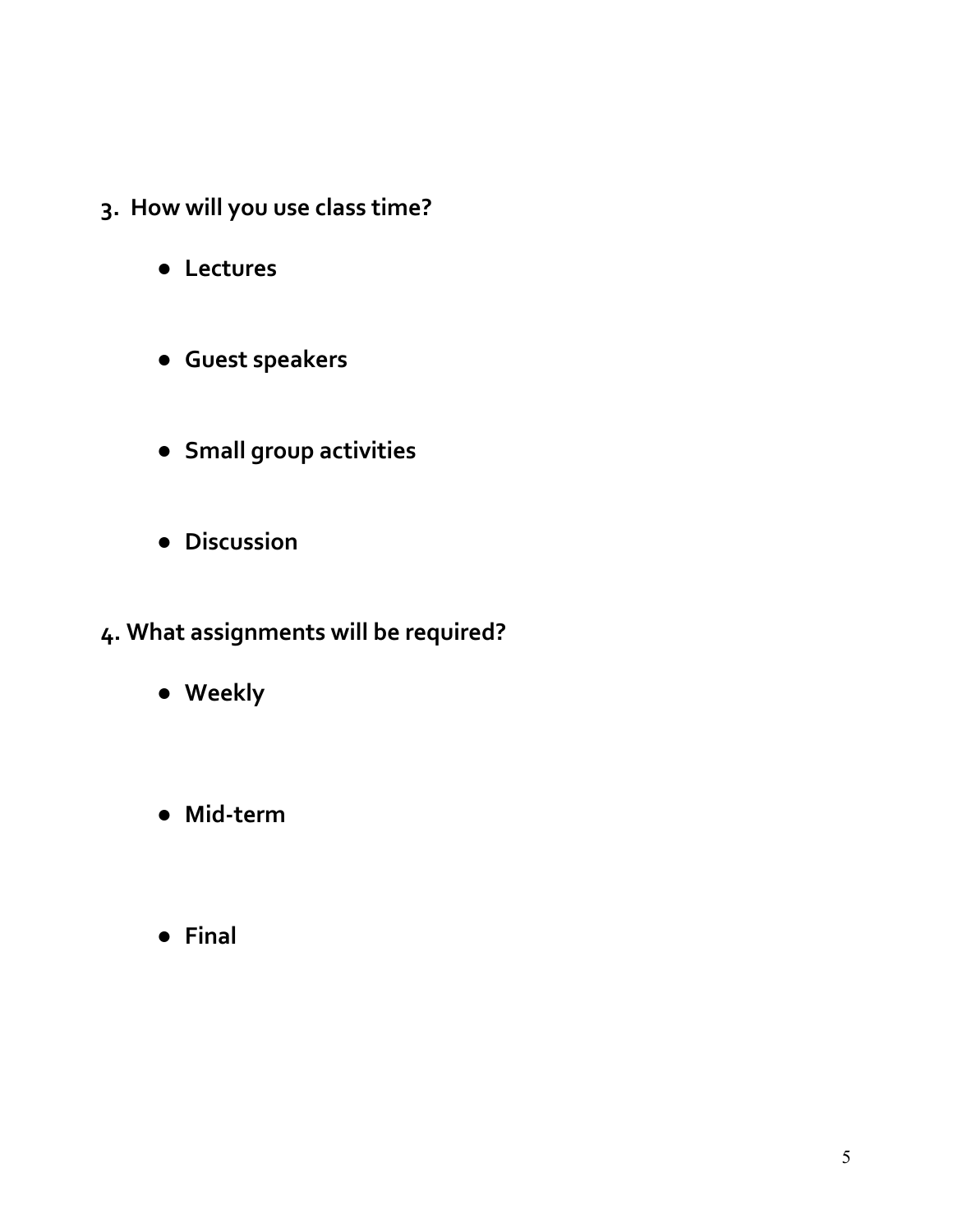### **STEP THREE: INITIATING COMMUNITY PARTNERSHIPS**

**1. How will you identify community organization partner(s)?**

**2. Who will be responsible for initiating and developing the partnership?**

**3. When will you first visit the service site(s)?**

**4. What are the needs of the community organization?**

**5. How many students does the organization need? With what knowledge and skills? To do what tasks?**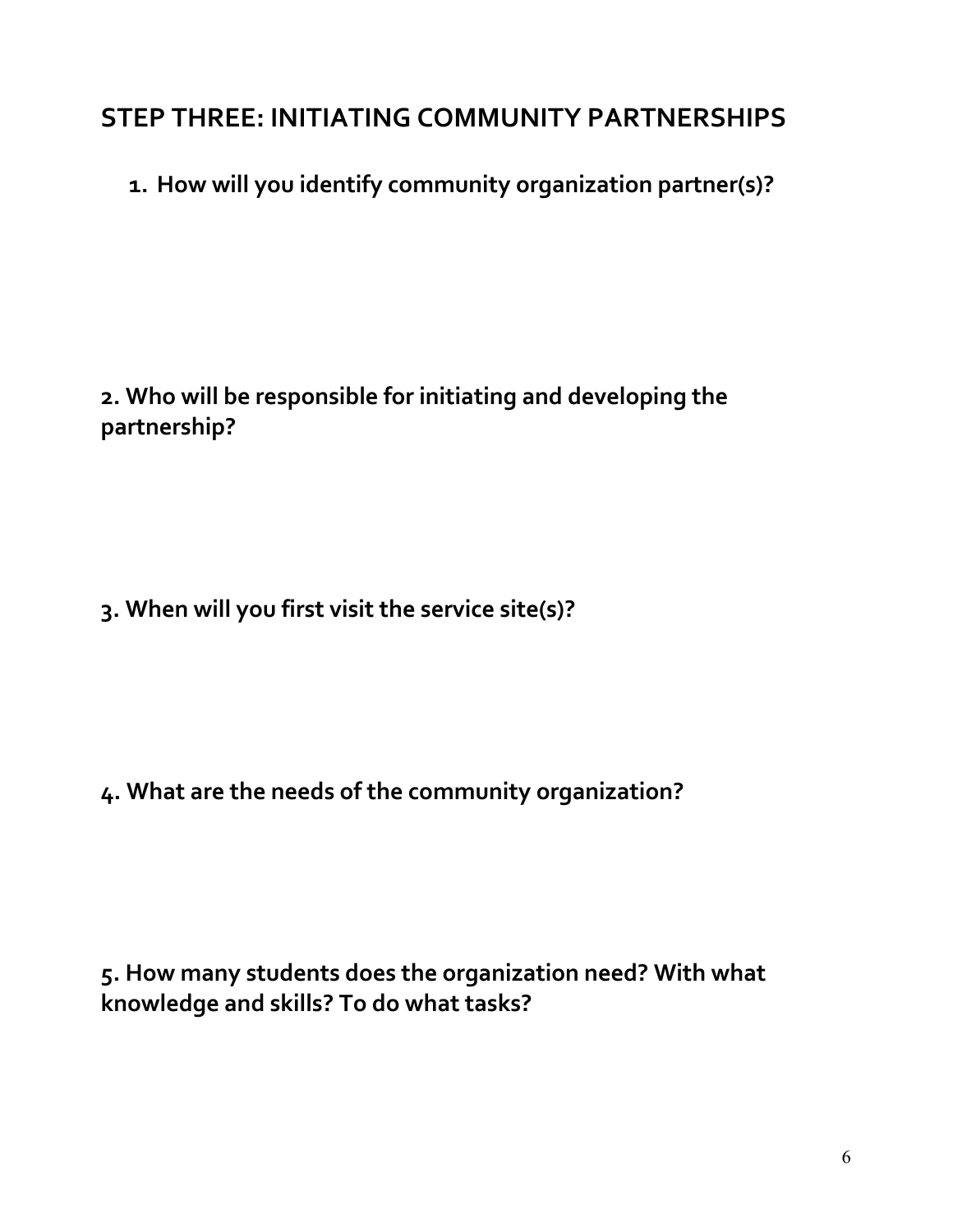**6. What role, if any, would the community partner like to have in deciding which students will serve at the site?**

**7. How much service does the organization want the students to do? How frequently? What duration?**

**8. Will you do service with the students? If not, will you revisit the service site? At what points?**

**9. What assets does the community organization have that contribute to your desired students learning outcomes?**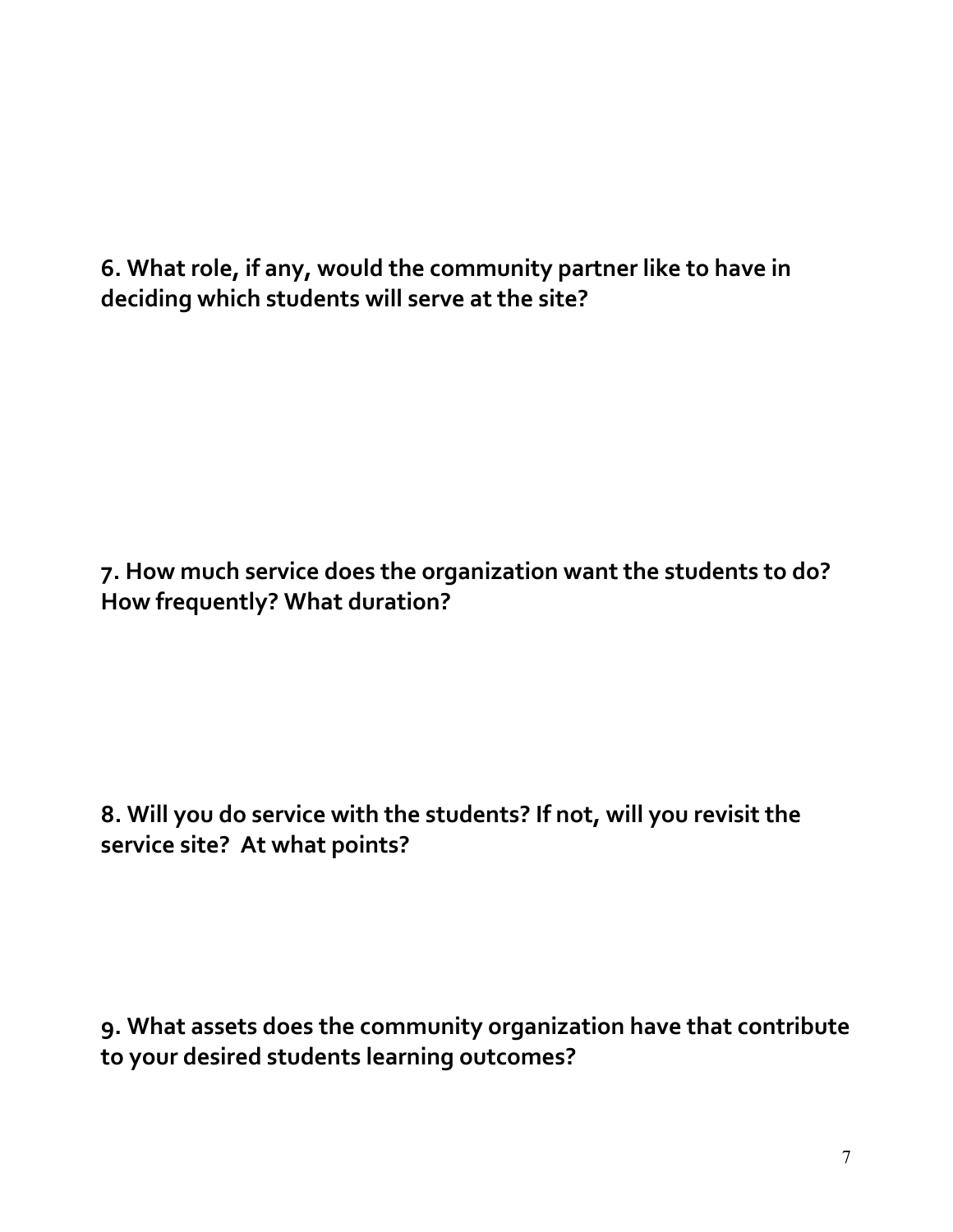#### **10. How well do the community organization's needs and assets mesh with yours?**

**11. How would the organization like to be involved in reflection?**

**12. Would your community partner like to be involved in the classroom? How? What compensation can you provide?**

**13. How will you stay in touch with your community partner?**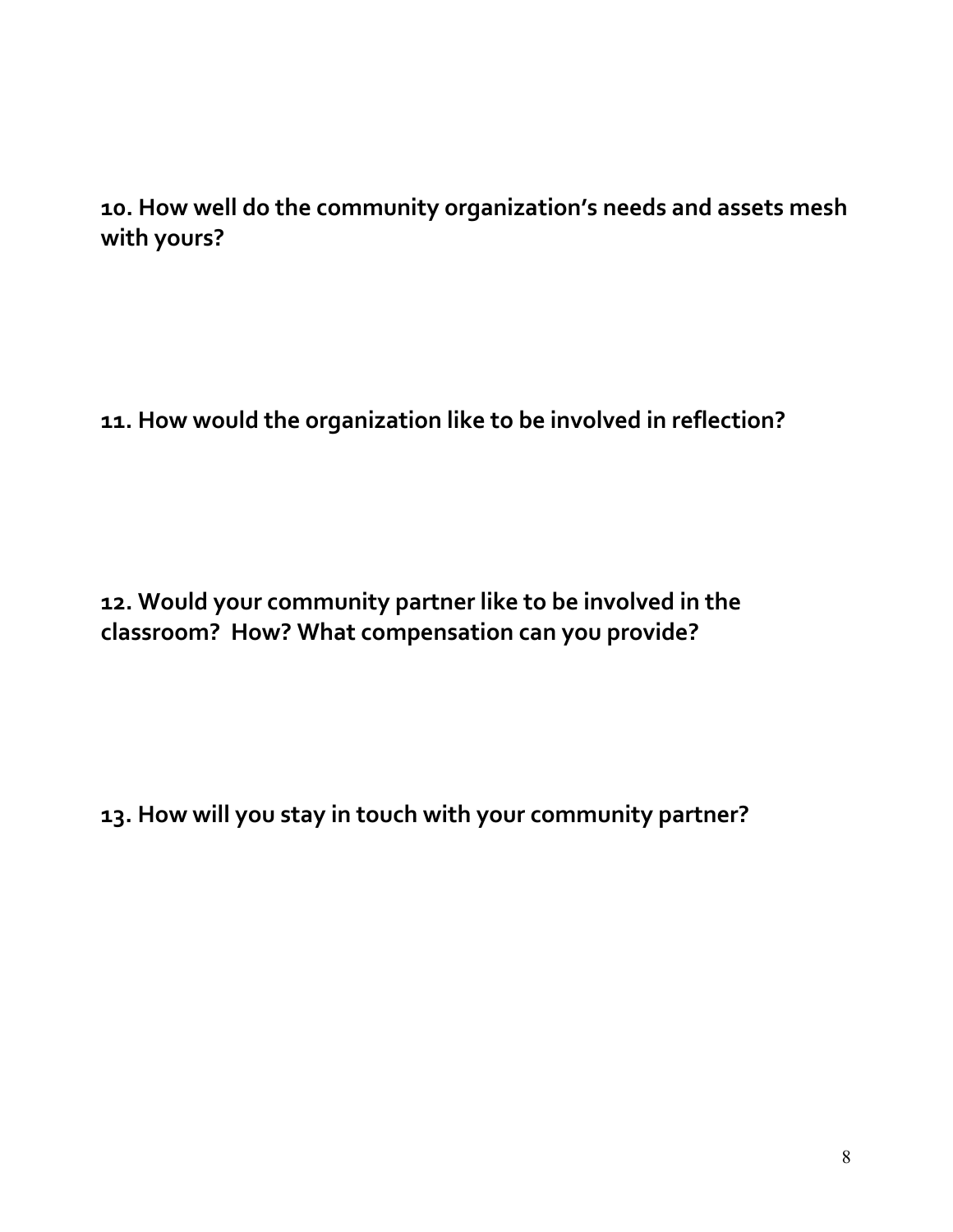## **STEP FOUR: ASSESSMENT AND EVALUATION**

# **Students**

**1. How will students demonstrate learning from service and other assignments? What measures will you use?**

- **2. At what points will you assess learning?**
	- **● Weekly, bi-weekly**
	- **● Mid-term**
	- **● Final**

**3. What will be the community organization's role in evaluating students' performance at the service site?**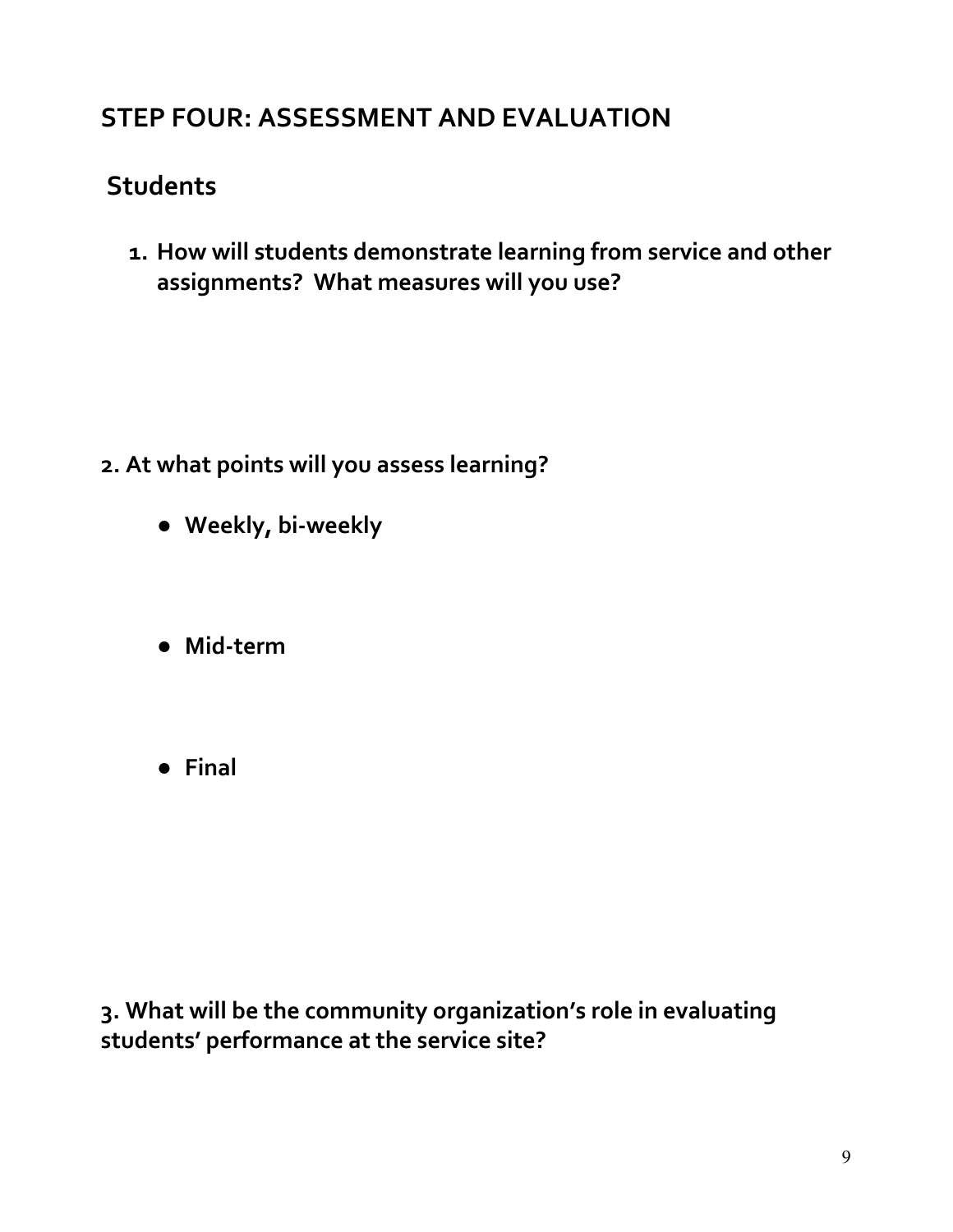**4. How will grades be determined?**

**5. How will you obtain the students' assessment of the success of the course?**

#### **Community**

**1. How will you measure the extent to which the community partner's desired outcomes have been achieved?**

**2. How will you work with your community partner to use the evaluation results to plan for the future of the partnership? Of the course?**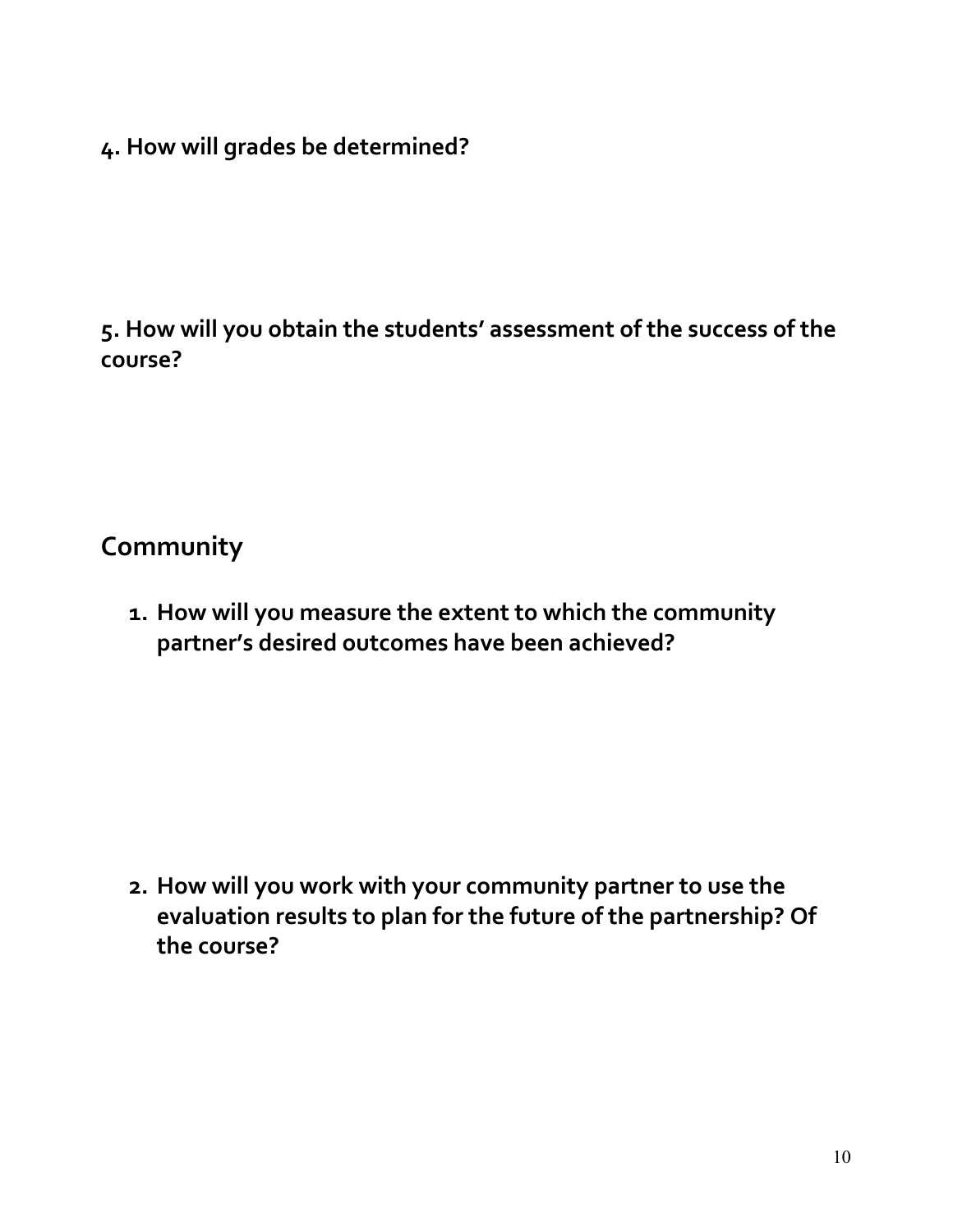# **STEP FIVE: DEVELOP THE SYLLABUS.**

- **1. Prepare a draft syllabus including the following elements:**
	- **● Rationale for service-learning**
	- **● Nature of the service experience**
	- **● Students' roles and responsibilities in the service experience (e.g., time required, location, transportation)**
	- **● How the service experience will be assessed and what will be assessed**
	- **● Readings and course materials**
	- **● Course assignments that connect the service and the academic content**
	- **● Description of the reflective process; reflection activities**
	- **● Grading policy and process**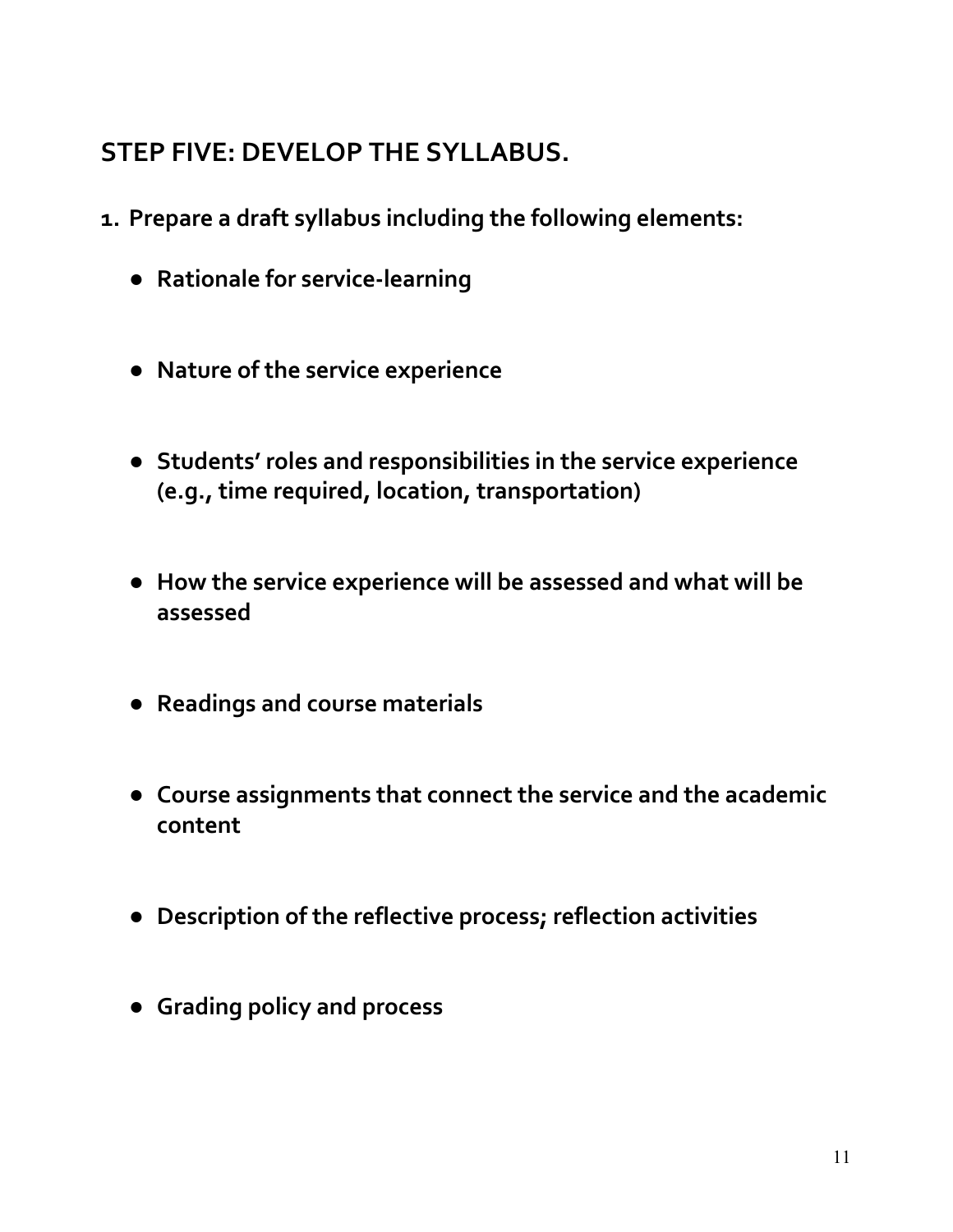- **2. Visit the community partner to discuss the draft syllabus. (Provide the syllabus in advance.)**
- **3. Based on community partner input, revise the syllabus as appropriate.**
	- **● What revisions will you make to your expectations of students in terms of their service?**
	- **● What modifications will you make in course materials based on your community partner's contributions?**

## **STEP SIX: PREPARE TO MANAGE THE PROCESS.**

- **1. How will students be prepared for the service experience?**
	- **● On campus?**
	- **● At the service site?**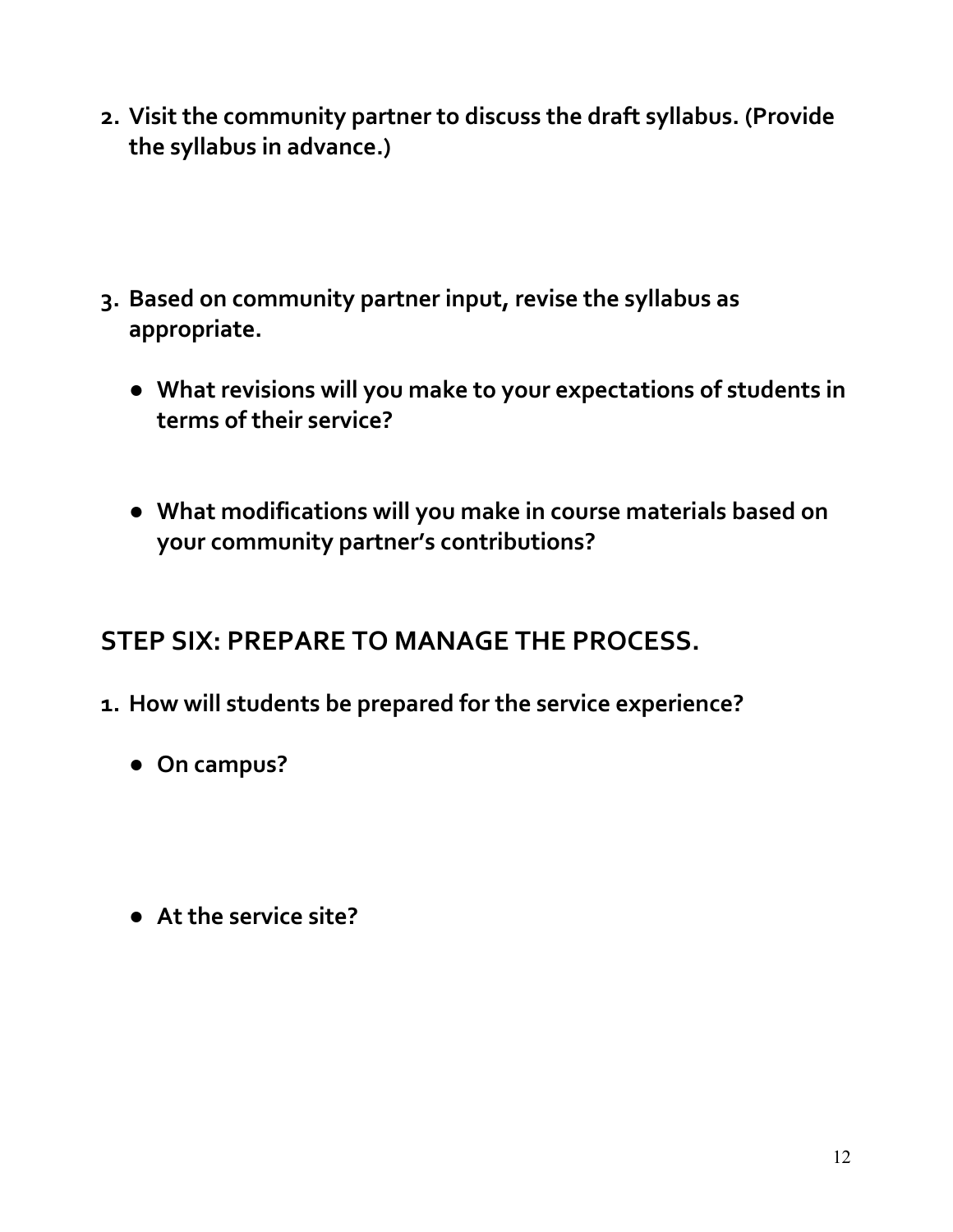- **2. What logistical issues need to be addressed?**
	- **● Tools and materials**
	- **● Training**
	- **● Appropriate dress and behavior**
	- **● Transportation**
	- **● Safety**
	- **● Risk management**
	- **● Required security procedures (e.g., forms to be completed, background checks)**
- **3. What problems can be anticipated?**